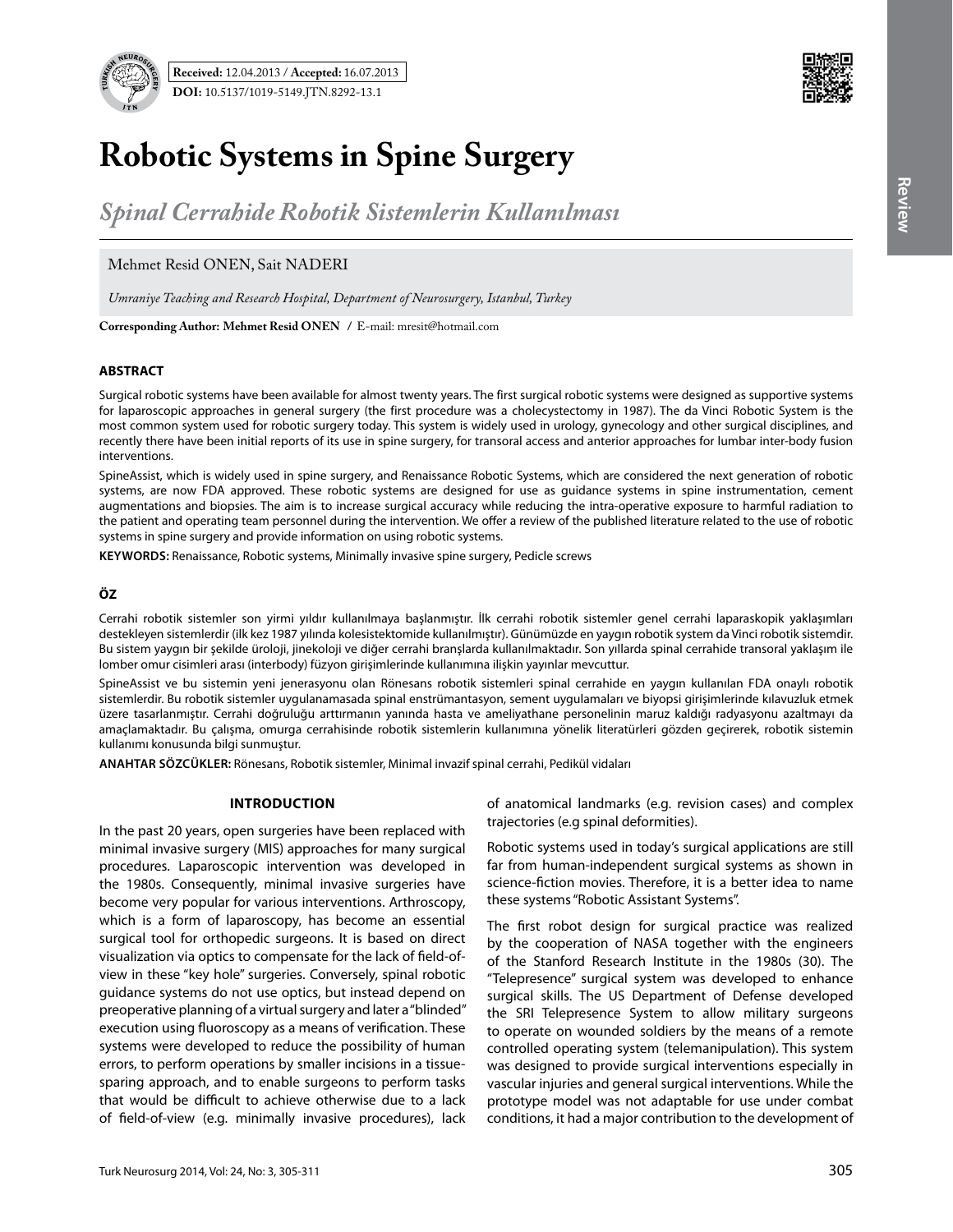today's most common robotic surgery system, commercialized as da Vinci*®*. While originally designed for cardiac surgeries, this highly adaptable system became the de facto standard of care in prostatectomies and hysterectomies and has been used in dozens of different types of surgical procedures since its launch in 2001.

Another robotic system, which is used for prostatectomies, is «Urobot», which was developed at the Singapore Nanyant Technologies Institute. However, this robotic system served as a prototype and did not go beyond its purpose of development. The PAKY robotic system developed by John Hopkins University was designed for use in percutaneous interventions of the kidney. The first commercial robot released to the market was a hip prosthesis application robot known as «RoboDoc»(18,25).

Today, the most popular worldwide robotic system for spine surgeries is the Renaissance™ Surgical Guidance Robot.

# *The da Vinci Robotic Platform*

The use of the da Vinci Robotic platform was approved by the FDA in 1999. This system consists of 5 and 8 mm endoscopic trocar systems inserted into the patient, four different robotic arms that operate over these systems, and high definition 3D images that are used by the surgeon to operate and manipulate the 4 arms (Figure 1).

When compared with classical laparoscopy, the two most significant advantages of this system are its 3D imaging and overcoming the fulcrum effect of regular laparoscopic procedures (so when you move your hand right, the robot will move right too). An easily oriented camera enables the surgeon to work in a large study area, while any tremors of the hands of the surgeon are also eliminated and great convenience is provided, especially in fine movements. The

most prominent disadvantage is the lack of tactile sensation (4,7,18).

If compared with laparoscopy, the da Vinci Robotic System appears to have a larger range of motion and better arm manipulation. The rigid surgical system in laparoscopy may require assistant support and therefore aggravates the working conditions of the surgeon. Advanced laparoscopic surgical interventions require a long period of experimental process (33).

Today, the da Vinci Robotic System is used in many applications, especially in many urological and gynecological procedures and surgical interventions of the gastrointestinal, thyroid and Ear-Throat-Nose disorders (Table I) (5,6,14,27,30,33).

## **ROBOTIC SYSTEM IN SPINE SURGERY**

Decompression and/or stabilization are applied in spine surgery to a various number of degenerative diseases, infections, tumors, congenital tumors and deformities. Robot technologies are used for both purposes. The da Vinci Robot System has been used for decompression processes, as in laparoscopic surgery where SpineAssist and the new generation of this technology, known as Renaissance Systems, have found solid ground for stabilization processes.

## *da Vinci Robotic Spine Surgery*

# *1. Transoral Interventions:*

Transoral initiatives were first used in 2005 by otorhinolaryngologists for a vallecular cyst excision. Surgeries related to the oral cavity and pathologies of the larynx and tongue root followed (26).

In 2006, O' Malley et al. presented a group of first robotassisted transoral surgeries. In this group, 3 squamous cell tumors were operated on. During this study, it was stated that



**Figure 1:** da Vinci robotic system (Reprinted with permission).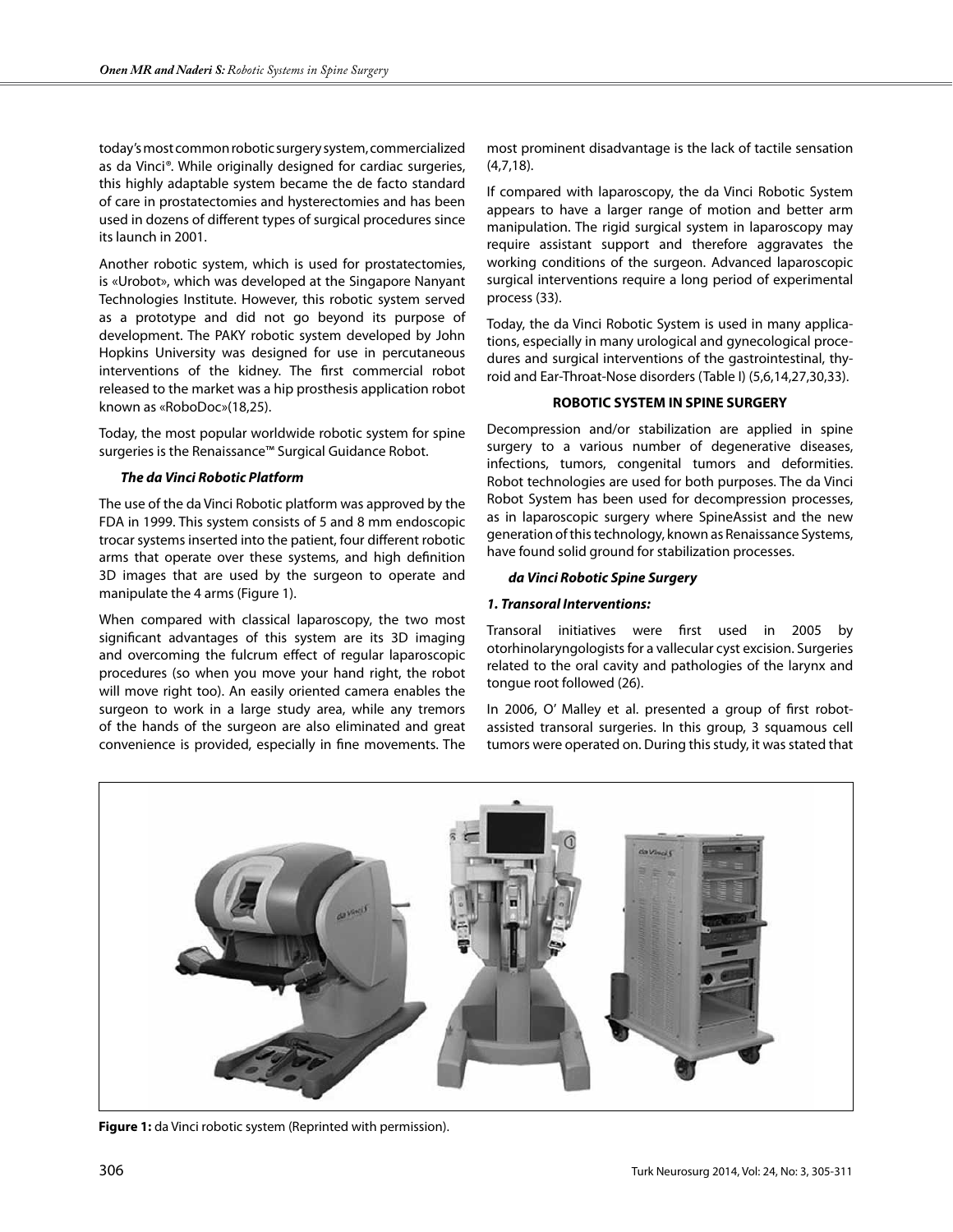| <b>General Surgery</b>     | Thyroid Surgery<br>$\bullet$<br>Intra-abdominal region, all approaches<br>$\bullet$<br>Gastroesophageal region<br>Rectal region pathologies<br>٠                                                                              |  |  |  |  |
|----------------------------|-------------------------------------------------------------------------------------------------------------------------------------------------------------------------------------------------------------------------------|--|--|--|--|
| <b>Urology</b>             | Prostate surgery<br>$\bullet$<br>Retroperitoneal region pathologies<br>$\bullet$                                                                                                                                              |  |  |  |  |
| Gynecology                 | Gynecological pathologies of the lower abdominal region                                                                                                                                                                       |  |  |  |  |
| <b>Head-Neck Surgeries</b> | Transoral interventions of the head base<br>$\bullet$                                                                                                                                                                         |  |  |  |  |
| <b>Neurosurgery</b>        | $C1 - C2$ pathologies by transoral means<br><b>ALIF</b><br>$\bullet$<br>Posterior spinal surgery at experimental<br>$\bullet$<br>Surgery on tumors that can be removed only by lumbosacral anterior intervention<br>$\bullet$ |  |  |  |  |

**Table I:** Practice Areas of the da Vinci Robotic Systems

the glossopharyngeal and hypoglossal nerves were identified and the lingual artery was easily distinguished (31). Tumor excision was performed with the help of robotic surgery in a series of studies comprising 27 patients. These studies were published afterwards (40). When compared to classic approaches, it was reported that swallowing function showed a tendency to improve at an earlier stage postoperatively in patients who had robotic surgery with MIC (29,40)

In craniocervical pathologies where an anterior approach is necessary, transoral intervention should be applied. Clivus, C1 and C2 anterior bone and spine pathologies were operated on by the aforementioned method. However, the transoral approach is not a frequently applied type of intervention by neurosurgeons. The operating area can be very narrow and steep and the difficulty to stitch the dura and the pharynx may pave the way for the formation of a BOS fistula and infection. Unfortunately, because of the possibility that the use of the da Vinci Robotic System may not be suitable in certain routine transoral interventions, it was used for transoral approaches in cadavers and head-based animal models (22). The da Vinci Robotic System obtained FDA approval in 2012 for transoral approaches in severe myelopathy and bacillary invagination cases. For this purpose, Lee et al. applied odontoidectomy to a patient with bacillary invagination and severe myelopathy (20). In the present case, odontoid resection was successfully performed, but it was reported that a significant deficiency was experienced during the use of a robotic system regarding the utilization of a kerrison punch and bone drilling. As osseous structures are not available in the majority of robotic systems, developing instruments that overcome this gap has become an important necessity.

## *2. ALIF Applications:*

In spine surgery, the lumbosacral region carries a very high risk of pseudoarthrosis. However, the risk of developing this condition is minimized with the aid of various methods with posterior interventions. However, it may be very difficult to include the anterior and middle columns that comprise the largest portion of the vertebral segment in fusion because

of the lack of an appropriate level carried out by posterior approaches. Accordingly, an anterior Lumbar Interbody Fusion (ALIF) System was developed to improve this condition. Nevertheless, trying to perform this intervention by means of a transperitoneal route at the lumbar region may cause significant mortality and morbidity, such as vascular complications and retrograde ejaculation (35,39). Furthermore, a large incision on the abdomen of a patient is likely not a preferred intervention when the patient is targeted for lumbar fusion by classical methods. In recent years, ALIF applications at the L4-5 and L5-S1 levels using laparoscopic approaches have been reported (14,21). This intervention was successfully recognized and applied in animal and cadaver studies with the aid of the da Vinci Robotic System (16,41). For the very first time, the da Vinci Robotic System was used in operations of the L5-S1 levels using a transperitoneal approach where ALIF was applied (4).

#### *SpineAssist and Renaissance Robotic Spine Surgery*

Screws used in spine surgery may extend starting from the vertebral pedicle to the corpus for spinal fusion or to provide stability of an unstable segment. Posterior pedicular screw systems are recognized as the most essential components of spine surgery and are used intensively; however, these screw systems may have complications. The percentage of screw malpositions can be 5.3-8.3% (8,9,11). Nevertheless, ratios of malposition may increase significantly in cases suffering from cervical and thoracic instrumentation in patients with scoliosis. Screw malposition in approximately 3.3-4.3% can be seen only when cases with head scoliosis are evaluated (1,10,17). Additionally, even though a malpositioned screw does not cause neural or vascular damage, the stability of a malpositioned screw has dramatically decreased and it is not desired at all. To obtain the most accurate planning and instrument placement, a C-armed scope is used in surgery rooms. However, computerized tomography is used in a limited number of centers. Accurate positioning can be difficult due to various reasons, such as two-dimensional images obtained from the C-armed scope, degenerative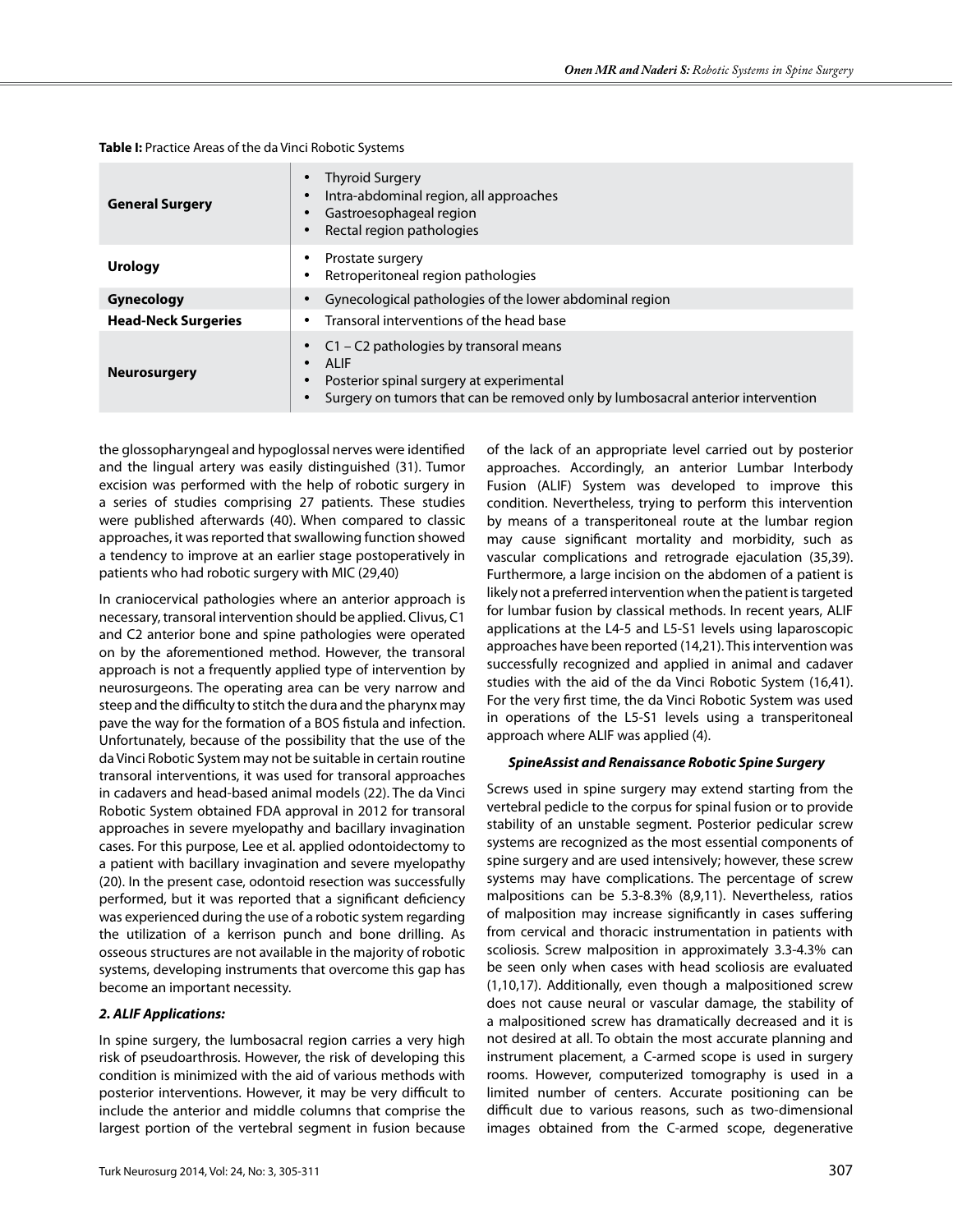spines, cases with scoliosis and obese patients where imaging can be deceptive or inadequate. At this point, CT may have significant advantages, but it is not commonly used. The most important disadvantage of both systems is that individuals in the operating room are exposed to a high amount of radiation (9,23).

#### **SPINEASSIST ROBOTIC SYSTEM**

The safety of robotic systems is confirmed by various clinical trials and studies. Robotic systems are frequently used in spinal surgeries. The system was first presented to the market under the name *SpineAssist*. The system obtained approval from the FDA in 2004 for surgical applications in the brain. SpineAssist was used in more than 25 medical centers between 2005 and 2011 and in 2000 patients (3).

The operating principles of this system and its use are quite different from the da Vinci System. This robotic system acts more like a guidance system and is widely used in surgical intervention. The purpose of the system is to reach the operative site without any safety issues and errors and to avoid and minimize excessive exposure to x-rays.

Between 2005 and 2009, Devito et al. studied many cases in a retrospective manner where SpineAssist was used. The most recent study includes 88% pedicular screwing, 10% vertebroplasty and 2% biopsy cases; the total population was 673 patients. A total number of 3,271 pedicular screws were inserted with the help of a SpineAssist robot. Results were evaluated according to the compatibility of preoperative computerized tomography images of screws inserted. Nearly 89.3% of the Group A screws matched up with the planning design, while only 2.4% of screws displayed a deviation of more than 2 mm. A transient neurological deficit was observed in 0.7% patients. In freehand applications, screw malposition was 5.3-8.3%, while the incidence of neurological deficits reached a percentage of 2-5%. It was reported that the same study demonstrated a 50% decrease in exposure to x-ray radiation in patients where SpineAssist was used compared to freehand patients (9).

# **RENAISSANCE ROBOTIC SYSTEM**

The Renaissance Robotic System is a second-generation system of the SpineAssist Robotic System that was manufactured by the Mazor Robotics Company. The system was introduced to the medical market in June 2011. Compared to the previous system, the dimensions and weight of the robotic system are smaller in the new generation system, as the system was designed with better ergonometric structure, the sensitivity of positioning was enhanced, and the new software allowed for a faster transaction process that was almost ten times faster than the previous system. Additionally, the system became more compatible with PACS and intraoperative imaging systems. Furthermore, after the 2D C-Arm output, 15 sec manual scan provided 3D modeling while the system became usable in real-time intraoperative implant corrections (C-OnSite) and interface working was improved.

**Table II:** Areas Where the Renaissance Robotic System can be Used

- T3 under posterior pedicular screwing
- Biopsy of spine tumors
- T3 under + sacrum vertebro-kyphoplasty interventions
- Transfacet, translaminar screw placement

The system was designed for thoracic and lumbar vertebrae and was used in vertebral strengthening procedures with the aid of spinal instrumentation (Table II).

## *Steps followed in surgical procedures using the Renaissance Robotic System:*

*1. Preoperative planning:* The spinal CT images related to surgical planning of the patient are loaded onto the robotic software. CT images must be compatible with the vertebral anatomy and have a 0.4 - 1 mm cross-section interval. The software converts CT images into 3D imaging. Once the surgeon determines the vertebral segments for surgical intervention, he/she may select the localization, diameter and length of instruments and the type of the intervention. Inserted instruments can be controlled at the finest detail in 3D sagittal, coronal and axial planes. Planning data for the patient are loaded to the robot in the operating room with the help of portable memory units (Figure 2).

*2. Determination of the disposable clamp kit used in surgery:* An appropriate platform system and percutaneous or open surgery options are selected for the region planned for surgical intervention. There are many different alternatives, such as minimally invasive Hover T, lumbar, and thoracic clamp kits for this purpose.

*3. Registration of clamp position:* To allow the robot to recognize the coordinates of a clamp inserted into the vertebra in a 3D plane, preoperative planning information is matched with preoperative x-ray images. This process can be performed using a disposable 3D marker kit placed onto the clamp where anterior and posterior images and oblique x-ray images are obtained; these images are then loaded into the robot. Results are presented to the surgeon together with margin of errors. Margin of errors between 0 and 1 mm are acceptable by the system and consequently approved. Once the surgeon confirms the results, the transaction is continued (Figure 3).

*4. Robot assembly and motion:* The robot comes with a disposable kit enclosed in a sterile sheath and can be stabilized on a suitable platform with the aid of a clamp. During surgery, the stability of the platform can be increased with the aid of a second stabilizer located during the spinal process or onto the sacrum to avoid swift changes in the position of the robot due to the unexpected movements of the patient and the surgery table. The surgery point of the surgeon is determined on the computer, and a command is sent to the robot to allow for localization. After the correct coordinates are received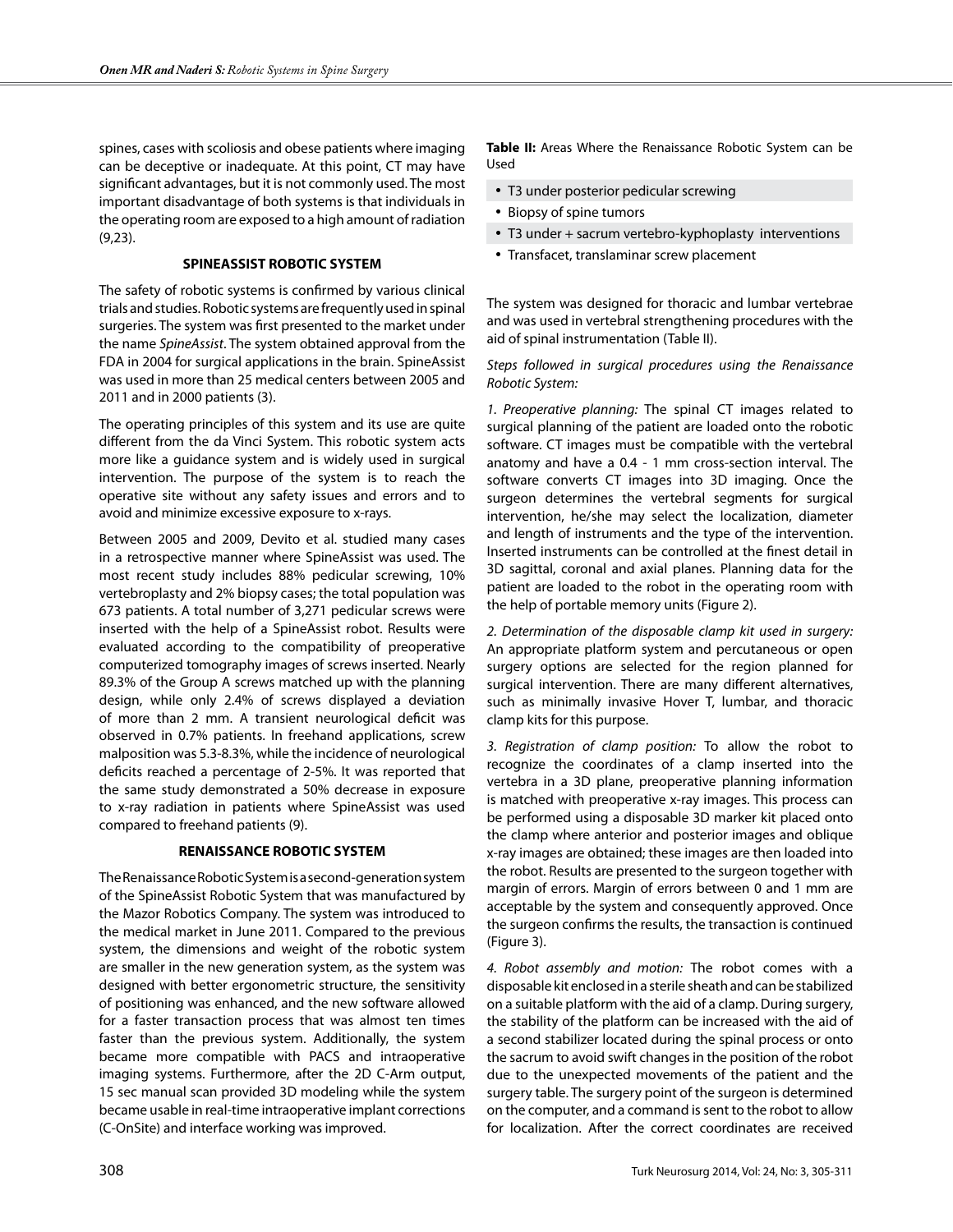

**Figure 2:** Preoperative planning with the software of Renassaince.



**Figure 3:** Clamp selection for surgery and registration of clamp position.

by the robot, gaits for a reliable trace are reported. Now the surgeon can insert the appropriate cannula and K-wires onto this trace (Figure 4).

*5. Manuel application:* After this stage, screws can be inserted into the determined trace by means of a K-wire, and vertebrokyphoplasty or biopsy-aimed interventions can be performed.

The use of robotic systems may increase when compared to conventional approaches due to preoperative and perioperative preparation stages. However, in patients where multi-leveled instrumentation is applied, the total surgery time may shorten due to the determination of screw locations



**Figure 4:** The correct coordinates are received by the robot and K-wires onto this trace.

and the stage where the loss in x-ray control is reduced. The superiority of the system relies on the decreased risk of errors in cases where deformity surgery, scoliosis surgery and recurrent cases and percutaneous interventions are carried out (12,15,43).

We noticed that there was a very small number of articles in the literature related to applications of Robotic Spine Surgery. In such studies, results obtained from instrumentation in different groups of disorders, and the accurate insertion of screws and deviation ratios, were reported in detail. Accordingly, in cases where robot assisted instrumentation took place, a 99% ratio regarding accurate screw location was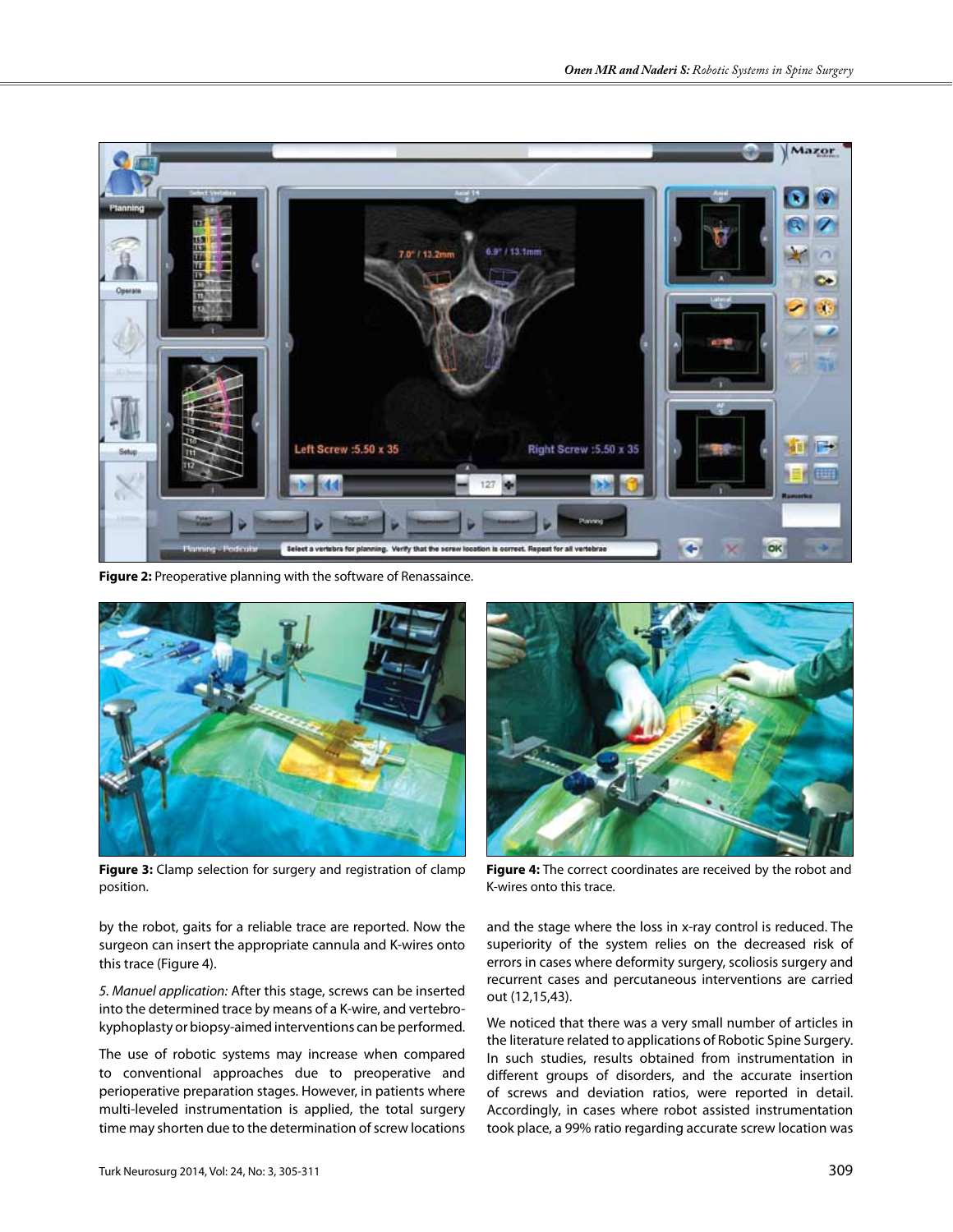| <b>Author (year)</b>      | <b>System</b> | <b>Application</b> | Percutan/<br><b>Open</b> | <b>Number of</b><br><b>Cases</b> | <b>Comment</b>                                                               |
|---------------------------|---------------|--------------------|--------------------------|----------------------------------|------------------------------------------------------------------------------|
| Sukovicz W (2006)(38)     | SpineAssist   | <b>TPV</b>         | unknown                  | 14 cases                         | 93% successful                                                               |
| Barzilay Y (2006) (2)     | SpineAssist   | <b>TPV</b>         | 0/9                      | 9 cases                          | Technical problems experienced<br>due to Software and patients in<br>4 cases |
| Pechlivanis I (2009) (34) | SpineAssist   | <b>TPV</b>         | 31/31                    | 31 cases                         | 93.5% successful                                                             |
| Kantelhard SR (2011) (15) | SpineAssist   | <b>TPV</b>         | 35/20                    | 55 cases                         | 94.5% successful, 55% decrease<br>when used in x-ray                         |
| Zaulan Y (43)             | SpineAssist   | <b>VP</b>          | 23                       | 23 cases                         | 65% decrease in using<br>fluoroscopy                                         |
| Hu X (2012) (12)          | Renaissance   | <b>TPV</b>         | 16/95                    | 101 cases                        | 98.9% successful                                                             |

**Table III:** Articles in the Literature Related to the Use of Renaissance Mazor Spinal Surgical Robotic Systems

*TPS: Trans Pedicular Screws, VP: Vertebroplasty.*

observed; 1% of the cases had minor deviations, but these deviations were far from causing neurological or vascular damage (Table III) (15,37).

## **CONCLUSION**

As the utilization of minimally invasive surgery increases, new instrumentations are necessary. The da Vinci Robotic system has proved its reliability in many surgical interventions related to general surgery, urology, gynecology and many other surgical areas and in its contribution to MIC. It is possible to develop this system or similar systems and provide a better and more effective use in neurosurgery.

Currently, robotic spine surgery can provide better navigation, minimize malposition ratios during instrumentation, and provide a safer and more secure operation. Furthermore, it can reduce radiation during interventions and increase the safety of healthcare providers.

As seen in many new technologies, the surgeon's experience contributes significantly in reducing the ratio of errors in such systems and shortens the period of work.

## **REFERENCES**

- 1. Bai YS, Niu YF, Chen ZQ, Zhu XD, Gabriel LK, Wong HK, Li M: Comparison of the pedicle screws placement between electronic conductivity device and normal pedicle finder in posterior surgery of scoliosis. J Spinal Disord Tech 6:21-29, 2012
- 2. Barzilay Y, Liebergall M, Fridlander A: Miniature robotic guidance for spine surgery—introduction of a novel system and analysis of challenges encountered during the clinical development phase at two spine centres. Int J Med Robot 2:146–153, 2006
- 3. Bertelsen A, Melo J, Sanchez E, Borro D: A review of surgical robots for spinal interventions. International Journal of Medical Robotics and Computer Assisted Surgery 10:45-54, 2012
- 4. Beutler WJ, Peppelman WC, Dimarco LA: The da Vinci robotic assisted lumbar interbody fusion: Technical development and case report. Spine 38:356-363, 2012
- 5. Cohn LH1, Adams DH, Couper GS, Bichell DP, Rosborough DM, Sears SP, Aranki SF: Minimally invasive cardiac valve surgery improves patient satisfaction while reducing costs of cardiac valve replacement and repair. Ann Surg 226(4):421- 426; discussion 427-428, 1997
- 6. Colonna M, Guizard AV, Schvartz C: A time trend analysis of papillary and follicular cancers as a function of tumor size: A study of data from six cancer registries in France (1983–2000). European Journal of Cancer 43: 891–900, 2007
- 7. Copeland DR, Boneti C, Kokoska, ER, Jackson RJ, Smith S: Evaluation of initial experience and comparison of the da Vinci Surgical System with established laparoscopic and open pediatric Nissen Fundoplication surgery. JSLS 12: 238–240, 2008
- 8. Devito DP, Kaplan L, Dietl R, Pfeiffer M, Horne D, Silberstein B, Hardenbrook M: Clinical acceptance and accuracy assessment of spinal implants guided with spineassist surgical robot. Spine 35:2109–2115, 2010
- 9. Devito DP, Kaplan L, Dietl R: Clinical acceptance and accuracy assessment of spinal implants guided with Spine Assist surgical robot: Retrospective study. Spine 35:2109-2115, 2010
- 10. Hicks JM, Singla A, Shen FH, Arlet V: Complications of pedicle screw fixation in scoliosis surgery a systematic review. Spine 35:465-470, 2010
- 11. Holly LT, Foley KT: Three-dimensional fluoroscopy-guided percutaneous thoracolumbar pedicle screw placement. Technical note. J Neurosurg 99: 324 –329, 2003
- 12. Hu X, Ohnmeiss DD, Lieberman IH: Robotic-assisted pedicle screw placement: Lessons learned from the first 102 patients. Eur Spine J 22: 661-666, 2013
- 13. Huettner F, Dynda D, Ryan M, Doubet J, Crawford DL: Roboticassisted minimally invasive surgery; a useful tool in resident training--the Peoria experience, 2002-2009. Int J Med Robot 6: 386-393, 2010